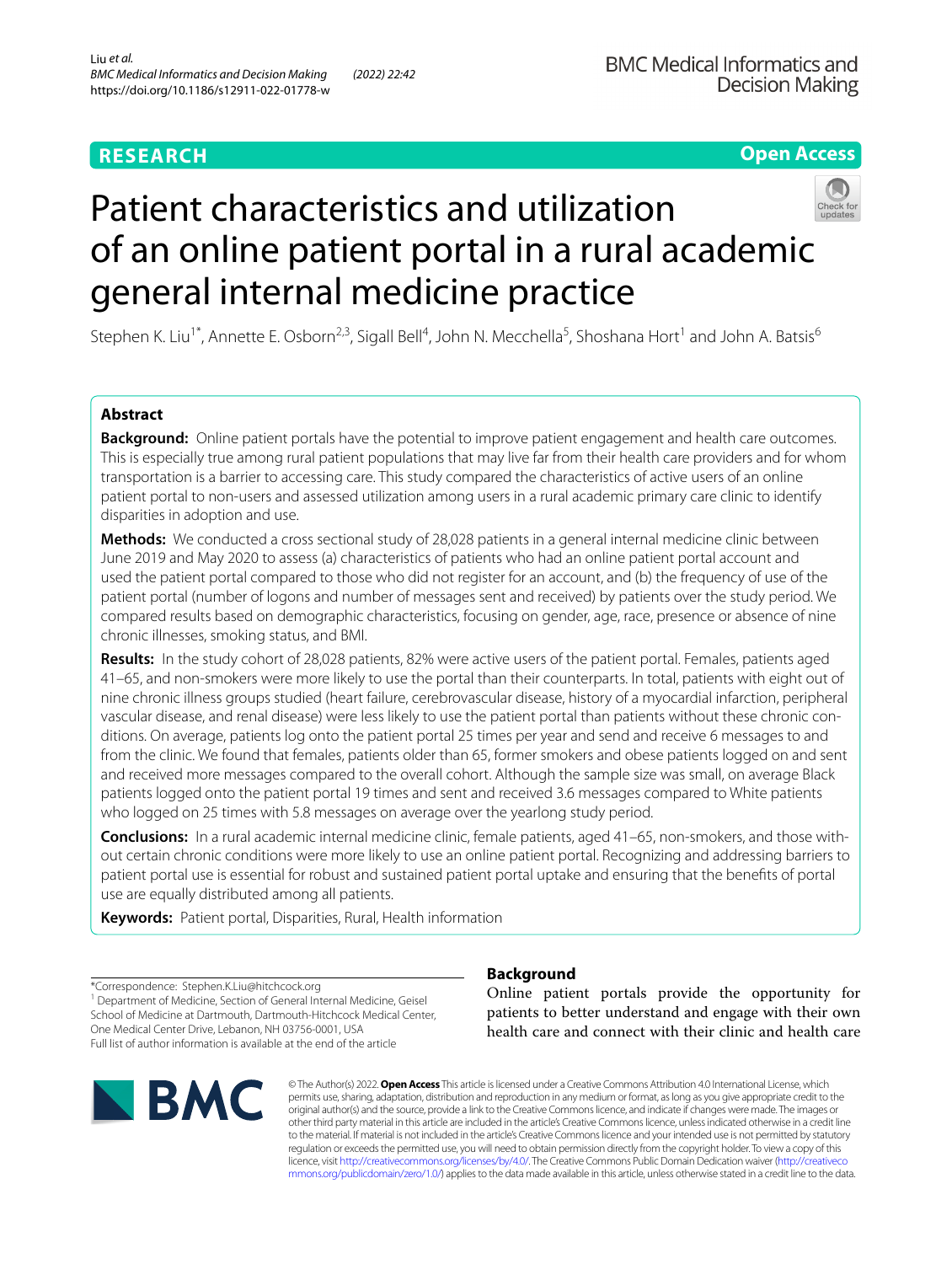providers [[1–](#page-5-0)[3\]](#page-5-1). Utilizing common portal functionalities such as reviewing progress notes, visit summaries, and communicating with providers outside of traditional office visits may encourage patients to follow recommended care plans in order to better manage chronic health conditions and improve their health outcomes [\[2](#page-5-2), [4,](#page-5-3) [5](#page-5-4)].

Despite the potential advantages, there remain many barriers to accessing online patient portals. Poor digital and health literacy, lack of internet access, unawareness of or forgetting about a patient portal's existence, feeling inadequately trained to use the portal, and privacy concerns are all reported barriers to patient portal access [[1,](#page-5-0) [4,](#page-5-3) [6,](#page-5-5) [7\]](#page-5-6). Black, Latinx, older patients and patients with chronic health conditions are known to have lower enrollment and use of an online patient portal [\[7](#page-5-6)[–9](#page-5-7)].

In Northern New England, many rural patients have issues with access to health care providers and can often live far from their primary care clinic. Patients also may have difficulties with transportation to and from their health care clinic due to the distance and lack of public transportation. With increasing broadband and internet access over the past few years, many have turned to the patient portal to reduce their need for in-person clinic visits. Previously published studies about patient portal use have primarily examined urban (or mixed urban and rural) populations that may difer in terms of physical distance to their health care providers, access to health care providers, availability of internet access or had overall low rates of portal enrollment [[7](#page-5-6), [9–](#page-5-7)[12\]](#page-5-8).

The objective of this study was to identify characteristics of patient portal users compared to non-users and assess utilization through number of logons and portal messaging in an academic general internal medicine practice in rural New Hampshire with high rates of patient portal enrollment. Understanding utilization among a defned population of patients is important for planning for stafng needs to respond to and address the increasing volume of portal messages that are sent by patients through the patient portal.

#### **Methods**

This cross-sectional study was conducted at Dartmouth-Hitchcock Medical Center, a rural academic medical center located in Lebanon, New Hampshire that serves a population of approximately 1.9 million patients from New Hampshire and Vermont [\[13](#page-5-9)]. All adult patients who were assigned to a primary care provider in the general internal medicine practice between June 2019 and May 2020 were included in this study. Primary care providers in the general internal medicine clinic included physicians, physician assistants and advanced practice nurse practitioners.

Patient data and portal use were obtained through a query from our data warehouse. The hospital system uses the EpicCare™ electronic health record for ambulatory care and the MyChart<sup>™</sup> patient portal. Information recorded included demographic information (age, sex), clinical information (body mass index and chronic illnesses), and patient portal use over the study period. Active portal users had an account on the patient portal and logged onto the system during the study period. Message counts represented messages sent between the providers/clinic and patients and included messages sent from the clinic (which could include requests to complete surveys before upcoming appointments and reminders of upcoming appointments) and from patients to their providers during the study period.

Defned chronic illnesses were based on internal billing codes using International Classifcation of Disease, Tenth Edition (ICD-10). Identifed chronic illnesses were selected from the Charlson Comorbidity Index and excluded conditions for which only a small number of patients had the condition such as paraplegia, rheumatic disease, HIV, and liver disease  $[14]$  $[14]$ . They were dichotomized (present/absent) based on the established groupings of codes by condition. A patient was noted to have a specifc chronic illness if they had the specifed condition listed in their problem list or a visit diagnosis from one of the disease groupings was included in a clinic visit during the study time period. Defned chronic illnesses included congestive heart failure, chronic obstructive pulmonary disease (COPD), cerebrovascular disease, diabetes mellitus with and without complications, history of a myocardial infarction (MI), peripheral vascular disease, and renal disease.

## **Statistical analysis**

After data extraction, we conducted internal data validity checks and imported the data for further analyses. Descriptive statistics were evaluated on the entire cohort. We then stratifed our cohort by active users of the portal and non-active users to evaluate the diferences in baseline characteristics that could potentially infuence use. We conducted unpaired t-tests of unequal variance or chi-squares (or their non-parametric equivalences) comparing portal and non-portal users. The null hypothesis was that portal users were younger, more often of white race, more often never smokers, and had lower prevalence rates of chronic medical illness. Further, we hypothesized that healthier weight (e.g., normal BMI) rather than underweight, overweight or obesity was associated with higher portal use. All descriptive statistics were two-sided, and *P*-values<0.05 were considered statistically signifcant. All analyses were performed using STATA v.15 (College Station, TX).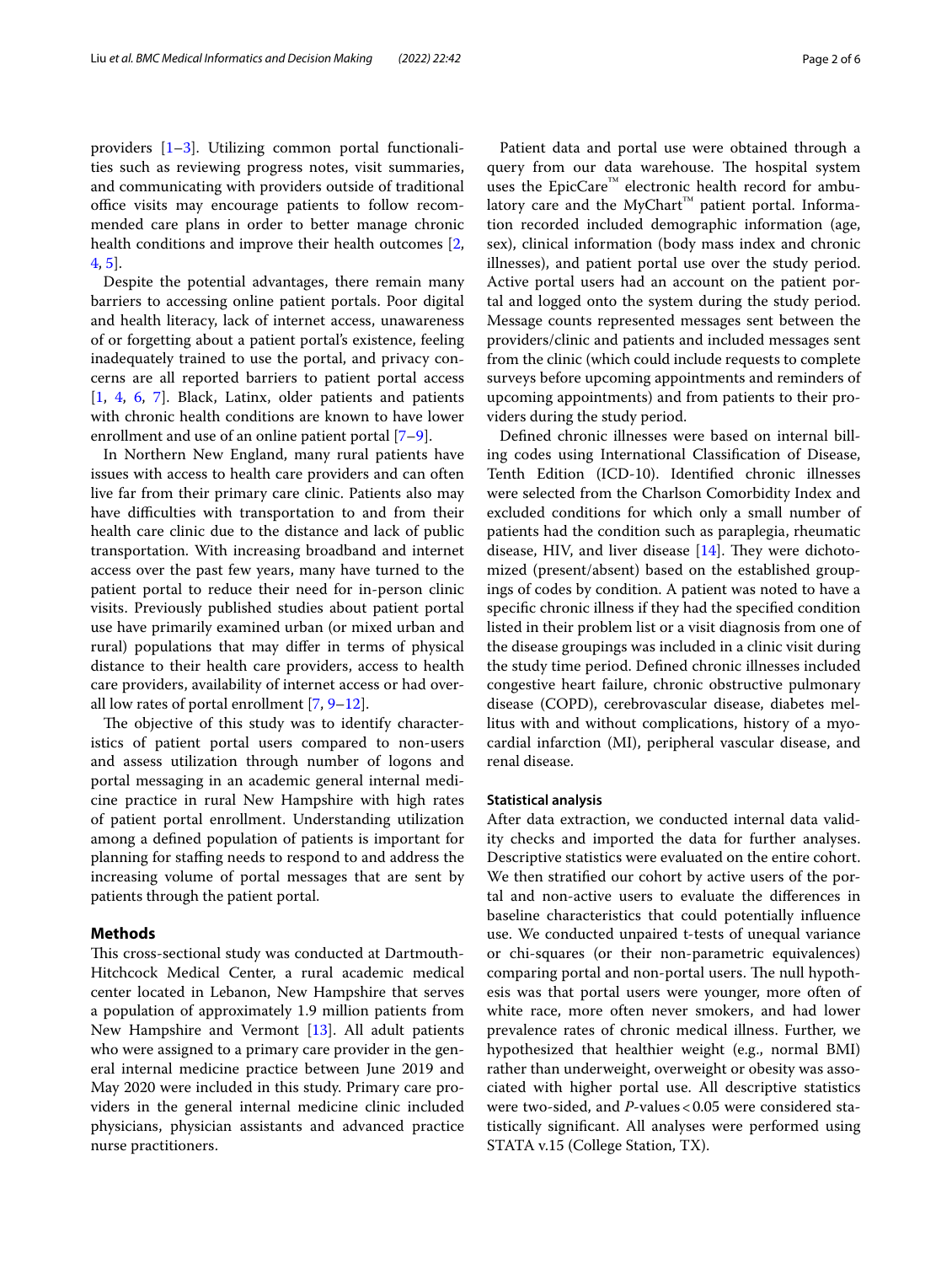The study was reviewed and approved by the Dartmouth-Hitchcock Institutional Review Board (Study #00,006,738) and was considered a minimal risk study and did not require review by the institutional Ethics Committee.

# **Results**

# **General characteristics of portal users**

A total of 28,028 patients in the general internal medicine clinic were evaluated during the study period. Among these, 22,955 (82%) of patients were active portal users (Table [1\)](#page-2-0). Patients who were female, aged 41–65, and non-smokers were more likely to be active users of the portal while current smokers were signifcantly less likely to use the portal.

Of all chronic illnesses evaluated, eight out of nine demonstrated lower portal use compared to the overall cohort: Patients with heart failure, cerebrovascular disease, diabetes mellitus, history of MI, peripheral vascular disease and renal disease were signifcantly less likely to use the portal.

We also examined BMI categories and patients who were classified as being underweight (BMI < 18.5) or having obesity ( $BMI \geq 30.0$ ) were the least likely to be active users of the portal compared to normal (BMI 18.5–24.9) or overweight patients (BMI 25.0–29.9).

<span id="page-2-0"></span>

|  |  |  |  |  | <b>Table 1</b> Overall characteristics of study patients in the overall cohort and active and non-users of the patient portal |  |
|--|--|--|--|--|-------------------------------------------------------------------------------------------------------------------------------|--|
|--|--|--|--|--|-------------------------------------------------------------------------------------------------------------------------------|--|

|                                         | <b>Overall cohort</b><br>$N = 28,028$ | Active users of portal | Non-users of portal | p value    |
|-----------------------------------------|---------------------------------------|------------------------|---------------------|------------|
| Number of patients                      | 28,028                                | 22,955 (81.9%)         | 5071 (18.1%)        |            |
| Female                                  | 16,138                                | 13,684 (84.8%)         | 2453 (15.2%)        | P < 0.001  |
| Age, years                              |                                       |                        |                     | P < 0.001  |
| $18 - 40$                               | 6021                                  | 5006 (83.1%)           | 1015 (16.9%)        |            |
| $41 - 65$                               | 11,425                                | 9605 (84.1%)           | 1819 (15.9%)        |            |
| >65                                     | 10,582                                | 8344 (78.9%)           | 2237 (21.1%)        |            |
| Race                                    |                                       |                        |                     | P < 0.001  |
| White                                   | 26,706                                | 21,863 (81.9%)         | 4842 (18.1%)        |            |
| <b>Black</b>                            | 220                                   | 161 (73.2%)            | 59 (26.8%)          |            |
| Asian/Pacific Islander                  | 556                                   | 485 (87.2%)            | 71 (12.8%)          |            |
| Native American                         | 86                                    | 65 (75.6%)             | 21 (24.4%)          |            |
| Other                                   | 460                                   | 381 (83.0%)            | 78 (17.0%)          |            |
| Smoking status                          |                                       |                        |                     | P < 0.001  |
| Never                                   | 15,545                                | 13,271 (85.4%)         | 2274 (14.6%)        |            |
| Former                                  | 9262                                  | 7643 (82.5%)           | 1619 (17.5%)        |            |
| Current                                 | 2613                                  | 1714 (66.0%)           | 899 (34.0%)         |            |
| Unknown                                 | 608                                   | 327 (54.0%)            | 279 (46.0%)         |            |
| Chronic illness                         |                                       |                        |                     |            |
| Congestive heart failure                | 1833                                  | 1246 (68.0%)           | 587 (32.0%)         | P < 0.001  |
| COPD                                    | 7805                                  | 6329 (81.0%)           | 1476 (19.0%)        | $P = 0.03$ |
| Cancer                                  | 3789                                  | 3104 (81.9%)           | 685 (18.1%)         | $P = 0.98$ |
| Cerebrovascular disease                 | 2670                                  | 1965 (73.6%)           | 705 (26.4%)         | P < 0.001  |
| Diabetes mellitus with complications    | 1923                                  | 1395 (72.5%)           | 528 (27.5%)         | P < 0.001  |
| Diabetes mellitus without complications | 4218                                  | 3192 (75.7%)           | 1025 (24.3%)        | P < 0.001  |
| History of MI                           | 1486                                  | 968 (65.1%)            | 518 (34.9%)         | P < 0.001  |
| Peripheral vascular disease             | 4117                                  | 2998 (72.8%)           | 1119 (27.2%)        | P < 0.001  |
| Renal disease                           | 1950                                  | 1441 (73.9%)           | 509 (26.1%)         | P < 0.001  |
| <b>BMI</b> category                     |                                       |                        |                     | P < 0.001  |
| Underweight (< 18.5)                    | 396                                   | 287 (72.5%)            | 109 (27.5%)         |            |
| Normal (18.5-24.9)                      | 8170                                  | 6906 (84.5%)           | 1264 (15.5%)        |            |
| Overweight (25.0-29.9)                  | 8724                                  | 7281 (83.5%)           | 1443 (16.5%)        |            |
| Obese $(≥ 30.0)$                        | 9846                                  | 7954 (80.8%)           | 1892(19.2%)         |            |
| Unknown                                 | 892                                   | 527 (59.1%)            | 365 (40.9%)         |            |

*COPD* chronic obstructive pulmonary disease, *MI* Myocardial Infarction, *BMI* Body Mass Index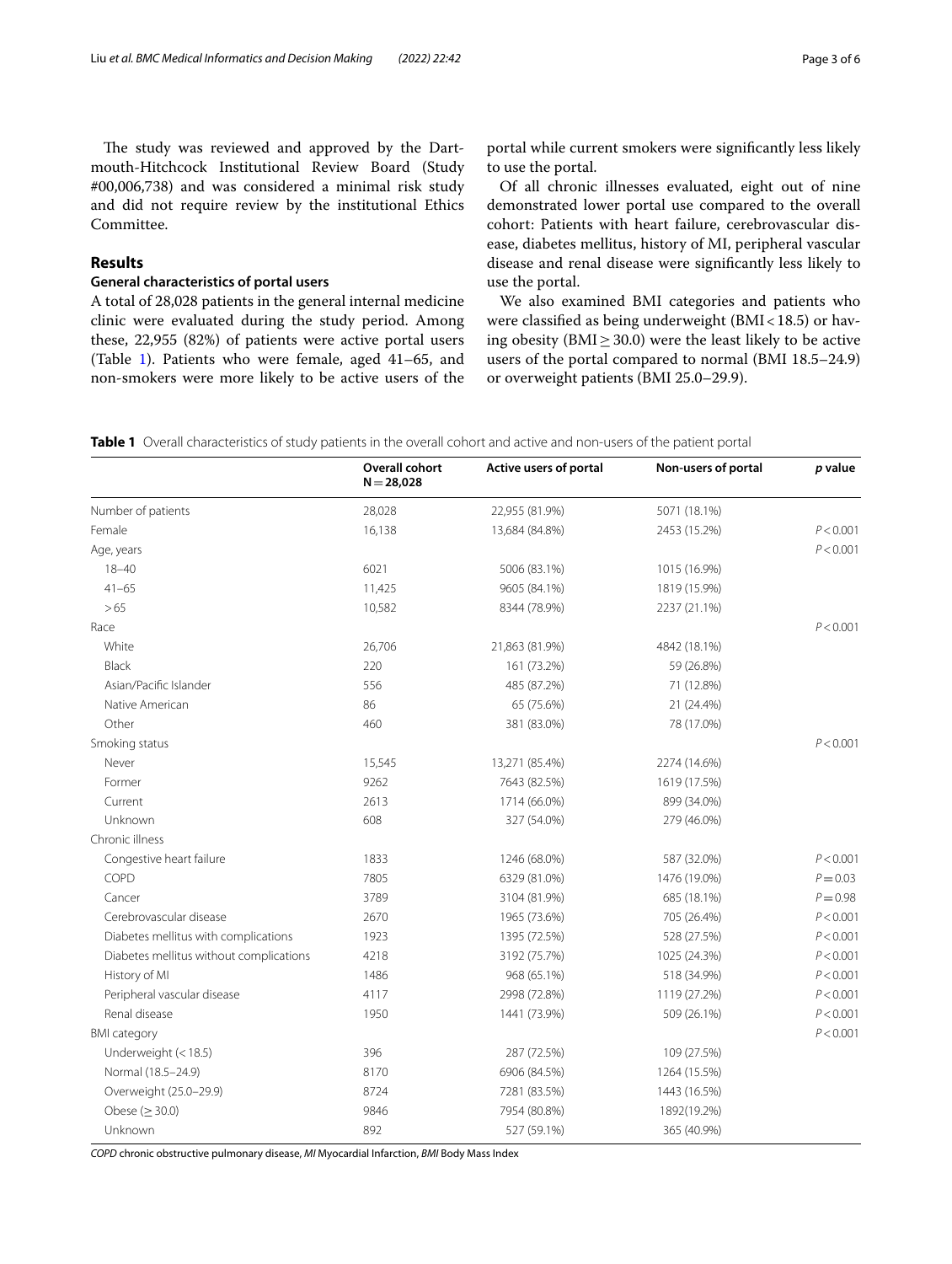# **Frequency of portal use**

For the overall cohort, on average, a patient logged onto the patient portal 25 times and sent and received approximately 6 messages over the one-year study period (Table [2](#page-3-0)). We found that females, patients older than 65, former smokers and obese patients (BMI≥30.0) logged on and sent and received more messages compared to the overall cohort. While the examined minority population was small (220 Black patients and 556 Asian/Pacifc Islander patients) in our study, on average Black patients logged on 19 times with 3.6 messages sent and received over the study period and Asian patients logged on 17.9 times with 2.7 messages compared to White patients who logged on 25 times with 5.8 messages per year (Table [2](#page-3-0)).

#### **Discussion**

In our rural academic general internal medicine clinic, we found an overall high uptake in patient portal use with 82% active users who regularly logged on and interacted with the clinic providers using the messaging function through the portal. The high rates of utilization demonstrated that rural patients are seeking out the patient portal to communicate to their health care providers and are able to access online resources with expansion of smart phone use and cellular and high speed internet availability throughout the region [[15,](#page-5-11) [16](#page-5-12)]. Rural patients often have to travel signifcant distances to see their providers and an online platform enabling communication with the clinic and their health care providers can be a valuable tool to improve health outcomes outside of traditional office visits.

Importantly, we identifed disparities in patient portal use with older patients, active smokers, underweight and obese patients, and the great majority of patients with examined chronic conditions demonstrating lower rates of portal utilization. A systematic review also found that multiple studies have shown lower use by racial and ethnic minorities but unlike the fndings of our study, they also identifed studies that showed greater use with increased numbers of medical problems [\[8](#page-5-13)].

We believe that older patients and those with multiple chronic diseases (including obesity) could be the patients

|                        | Average logons in one year per patient P-value<br>(average $\pm$ SD) (maximum) |            | Average number of messages<br>communicated in one year (average $\pm$ SD) | P-value   |
|------------------------|--------------------------------------------------------------------------------|------------|---------------------------------------------------------------------------|-----------|
| Overall                | $25.1 \pm 47.0$                                                                |            | $5.8 \pm 17.5$                                                            |           |
| Gender                 |                                                                                | P < 0.001  |                                                                           | P < 0.001 |
| Female                 | $28.5 \pm 48.1$                                                                |            | $6.7 \pm 19.2$                                                            |           |
| Male                   | $20.6 \pm 45.1$                                                                |            | $4.5 \pm 14.7$                                                            |           |
| Age                    |                                                                                | $P = 0.76$ |                                                                           | P < 0.001 |
| $18 - 40$              | $23.1 \pm 47.6$                                                                |            | $4.2 \pm 15.7$                                                            |           |
| $41 - 65$              | $25.2 \pm 48.4$                                                                |            | $6.1 \pm 19.5$                                                            |           |
| >65                    | $26.2 \pm 45.1$                                                                |            | $6.3 \pm 16.0$                                                            |           |
| Race                   |                                                                                | P < 0.001  |                                                                           | P < 0.001 |
| White                  | $25.4 \pm 47.2$                                                                |            | $5.8 \pm 17.5$                                                            |           |
| Black                  | $18.8 \pm 37.0$                                                                |            | $3.6 \pm 11.0$                                                            |           |
| Asian/Pacific Islander | $17.9 \pm 28.7$                                                                |            | $2.7 \pm 7.8$                                                             |           |
| Native American        | 34.9±81.2                                                                      |            | $10.5 \pm 31.1$                                                           |           |
| Other                  | $22.0 \pm 50.4$                                                                |            | $5.5 \pm 22.3$                                                            |           |
| Smoking status         |                                                                                | P < 0.001  |                                                                           | P < 0.001 |
| Never                  | $24.8 \pm 45.7$                                                                |            | $5.4 \pm 17.5$                                                            |           |
| Former                 | $29.2 \pm 51.0$                                                                |            | $7.1 \pm 18.0$                                                            |           |
| Current                | $18.4 \pm 43.0$                                                                |            | $4.8 \pm 17.0$                                                            |           |
| Unknown                | $2.0 \pm 5.6$                                                                  |            | $0.1 \pm 0.35$                                                            |           |
| <b>BMI</b> category    |                                                                                | P < 0.001  |                                                                           | P < 0.001 |
| Underweight (<18.5)    | $25.6 \pm 48.1$                                                                |            | $5.8 \pm 15.2$                                                            |           |
| Normal (18.5-24.9)     | $23.0 \pm 41.1$                                                                |            | $5.0 \pm 14.6$                                                            |           |
| Overweight (25.0-29.9) | $24.4 \pm 47.7$                                                                |            | $5.3 \pm 16.3$                                                            |           |
| Obese $(≥ 30.0)$       | $29.5 \pm 52.0$                                                                |            | $7.3 \pm 21.1$                                                            |           |
| Unknown                | $2.62 \pm 10.0$                                                                |            | $0.35 \pm 3.1$                                                            |           |

<span id="page-3-0"></span>**Table 2** Average number of logons and messages sent and received during the one year study period in total study population

*BMI* Body Mass Index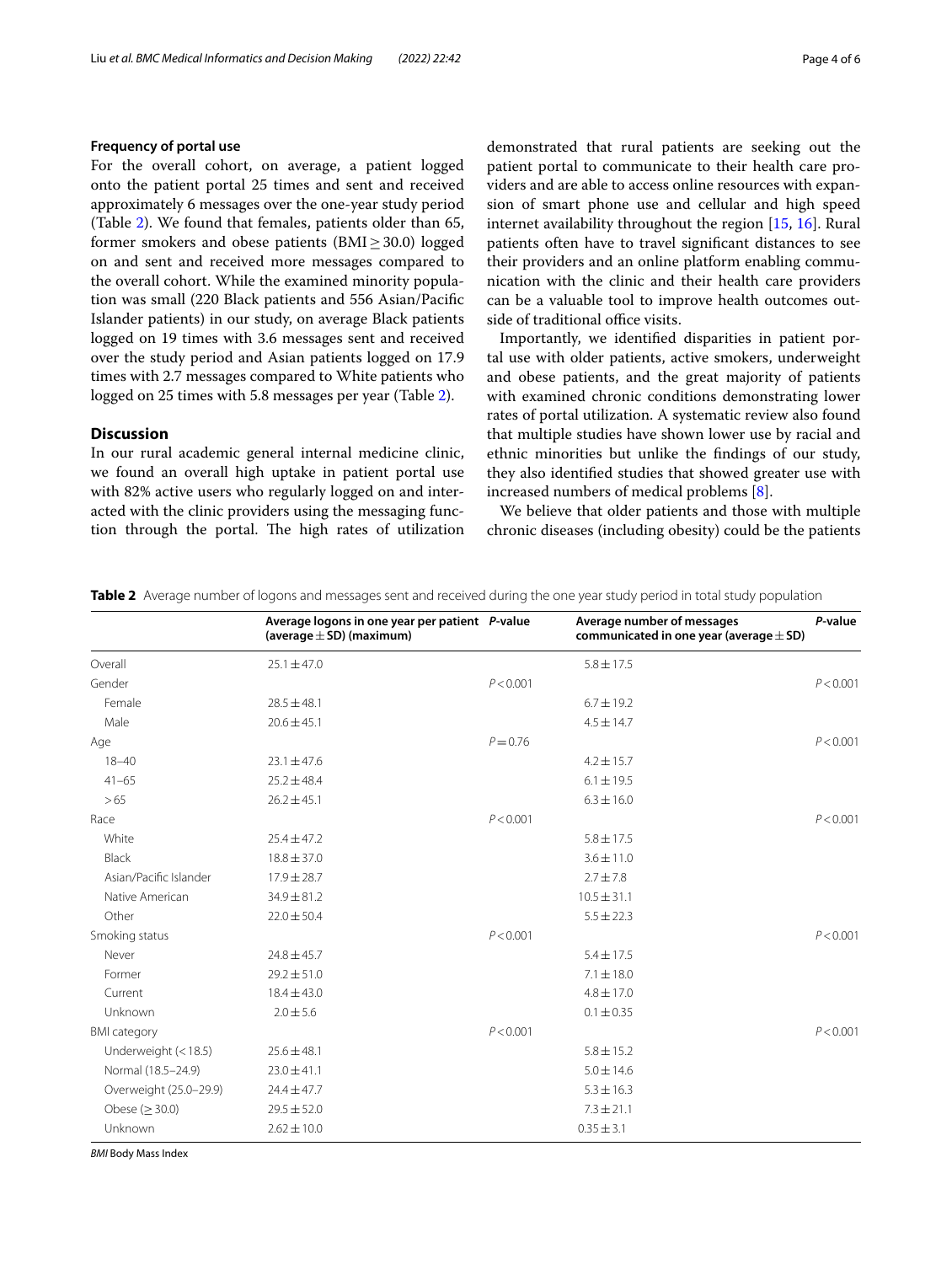who could beneft the most from use of a patient portal. These patients often have multiple specialists, medications and treatment plans and the ability to access their progress notes, review clinic visit summaries and messaging their providers with questions or health updates has the potential to improve their understanding of their treatment plans, communication with their health care team, patient engagement and their health outcomes. A key element of the Chronic Care Model is self-management support and a well-designed clinical practice could use patient portal messaging to educate patients and identify barriers in managing their chronic illnesses [\[17](#page-5-14)]. Unfortunately, we were not able to survey or interview patients with chronic diseases for this research project to identify the underlying reasons for the lower utilization. However, we speculate that the lower utilization rates are likely due to many diferent and interrelated contributors including education and income levels, access to technology, engagement with and trust in their health care team and knowledge about use of the patient portal. Clarifying these important contributors for lack of use is an important area for future research.

This study was also unique in that it examined a population of patients with a signifcantly higher percentage in patient portal use compared to previously published studies that may refect increasing availability of high speed internet, cellular service and smart phone use since the publication of the previous studies  $[1, 9, 18]$  $[1, 9, 18]$  $[1, 9, 18]$  $[1, 9, 18]$  $[1, 9, 18]$ . The high rates of enrollment and use may also be a result of the clinic and providers' encouragement and recommendations for portal use. Our institution has had an online patient portal for 20 years which was transitioned to the  $EpicCare^{\mathsf{M}}$  electronic health record in 2011. The institution has actively encouraged patients to enroll in the patient portal and keeps them engaged with pre-visit questionnaires, messaging and prescription management. Providers within the clinic also encourage patients to enroll in the portal to review their progress notes and lab and radiology results and instructions on how to activate their account are included in every printed after visit summary for patients who have not activated their account.

This study was also able to quantify the volume of messages sent and received by patients which is important to quantify for appropriate clinic stafng. Over the one year study period, there were 137,730 patient portal messages sent and received by the clinic from the 22,955 active portal users. Unfortunately, our data was not able to be broken down into the percentage of messages that were initiated by patients and those that were sent by the clinic but as most of the messages sent by the clinic are in response to patient initiated messaging, both are important to characterize as they both require time and resources to address the patient portal messages. As patient portal use increases in use and begins to replace traditional face-to-face clinic visits and patient telephone calls, primary care clinics need to adapt their clinic stafing models to adequately address the needs of patient portal messaging.

Limitations of this study include that this was a single site study and a lack of data on social determinants of health such as patient education, income, digital literacy, or access to the internet or cellular service at their residence. All of these factors may signifcantly impact online patient portal use but unfortunately these data are not routinely available through data extraction from the electronic health record. While we were able to identify diferences in patient portal use, we were not able to interview patients to identify causes or barriers that would help explain the observed diferences in this study. Additionally, we were not able to validate data about race and confrm the reliability of documentation of chronic conditions with patients as the data that we obtained for this study was de-identifed and the accuracy of problem lists and visit diagnoses could not be verifed. Further research with focus groups and individual patient interviews would be very helpful to identify potential social determinants of health that are associated with decreased patient portal usage and to clarify barriers to accessing the patient portal in our rural region. More research should also be performed to evaluate the clinical outcomes of patients who utilize the patient portal and investigate whether use of the patient portal has an impact on rates of hospitalizations, emergency room visits, patient satisfaction, and other disease specifc outcomes for diabetes or hypertension management. We also had a very small number of minority patients in our study population and additional studies in rural centers with a more diverse patient population are needed to identify racial and economic factors that prevent utilization of the patient portal.

### **Conclusion**

In a rural academic general internal medicine clinic, we found high patient portal usage overall but lower rates among males, active smokers, older patients and those with examined chronic illnesses. Recognizing and addressing barriers to patient portal use is essential for robust and sustained patient portal uptake and ensuring that the benefts of portal use are equally distributed across the population of all patients.

#### **Authors' contributions**

SKL: designed the research study, interpreted the data and drafted and revised the manuscript. AEO: interpreted the data and drafted and revised the manuscript. SB: interpreted the data and drafted and revised the manuscript.